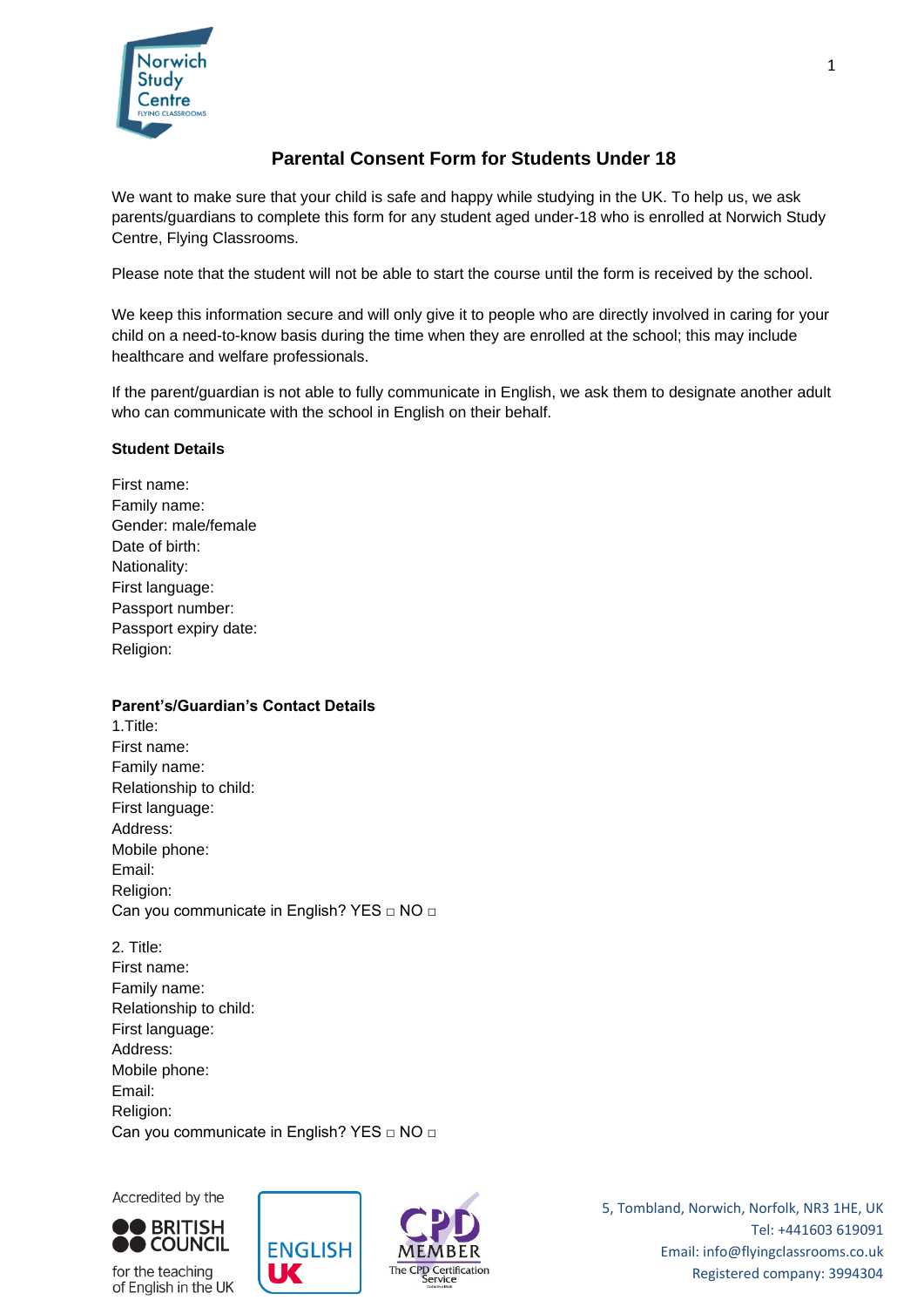

# **If NO, please give details of a designated responsible adult who can communicate in English:**

First name: Family name: Date of birth: First language: Relationship to child:

Contact Phone Number: Email Address:

I am happy for this designated person to communicate with the school in English regarding my child:

 $YES \cap NO \cap$ 

# **Travel to the UK and Norwich**

I give consent for the above-named child to travel to the UK to study at the Norwich Study Centre.

For an individual student

The school needs to know the travel arrangements in case something goes wrong. If travel arrangements have not yet been confirmed, please leave this blank and send the details to us as soon as they are confirmed.

| Arrival date:         |          |       |  |
|-----------------------|----------|-------|--|
| Which airport:        |          |       |  |
| Arrival: Flight no.:  | Airport: | Time: |  |
| Departure: Flight no: | Airport: | Time: |  |
|                       |          |       |  |

Airport arrangement request: Arrival: YES □ NO □ Departure: YES □ NO □

If private arrangements have been made, please give the details below: Driver's Name: Driver's Contact Number: Company:

# **In Norwich Unsupervised Time**

to and from the school at the start and end of their classes & activities. YES  $\Box$  NO  $\Box$ 

The CPD Certification

between the school and his/her host family  $YES \square NO \square$ 

Normally 15-20 minute walk or 5-10 minute bus ride Only children aged 14+; children aged 11-13 must be accompanied



for the teaching of English in the UK



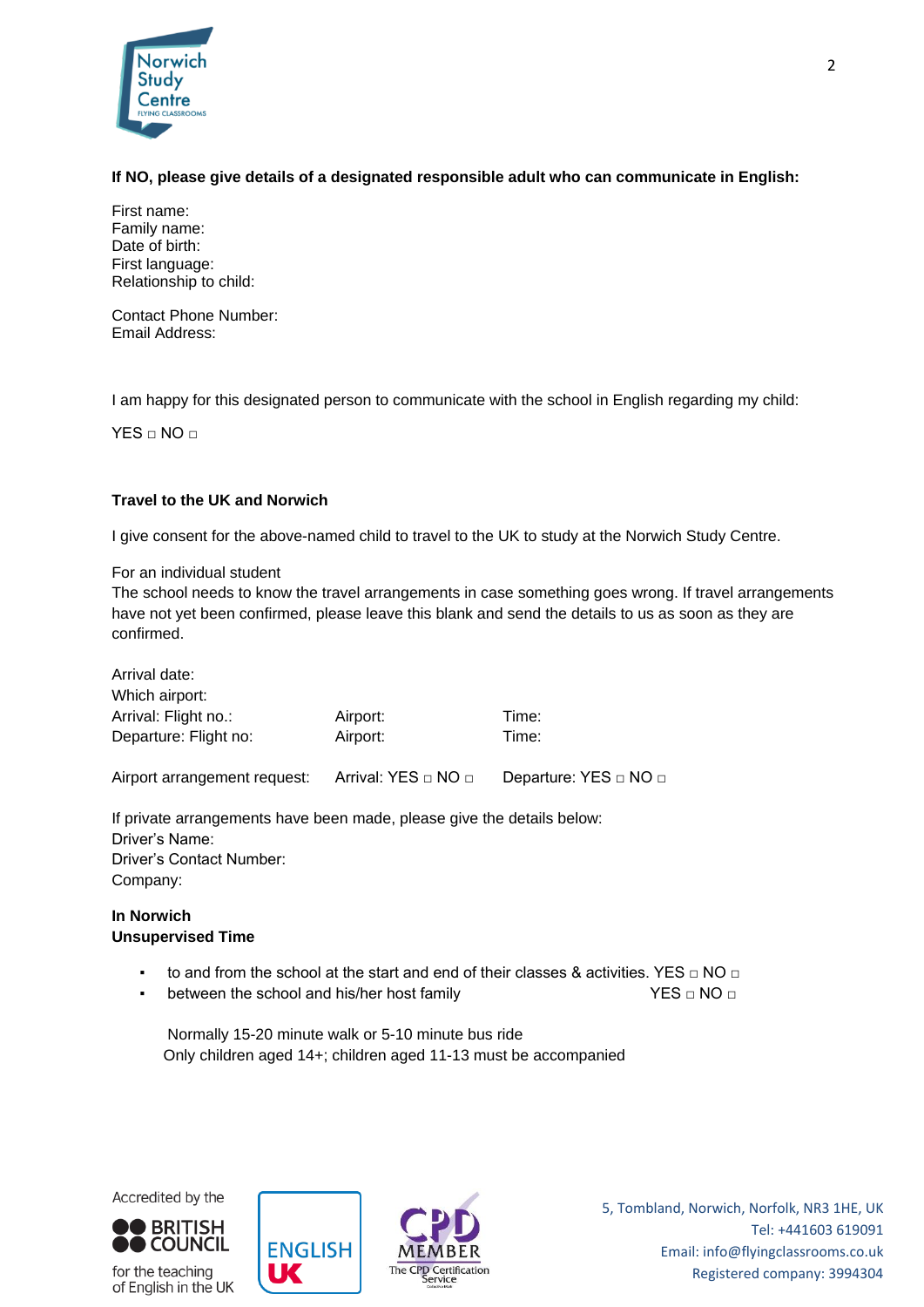

**Accommodation** I agree to my child staying in a host family arranged by the school: YES  $\Box$  NO  $\Box$ 

My child understands that he/she must follow the 'school and house rules': YES  $□$  NO  $□$ 

The time of the evening meal at our homestay accommodation is  $6 - 7$  pm.

# **Curfew Times**

I agree the following times when my child must be in the host family: YES □ NO □ 11 – 13 years old: Always accompanied 14 – 15 years old: 6pm 16 – 17 years old: 8pm Permission from the parent/guardian is required to extend the curfew time.

#### **Curfew Extension**

I give permission for my child to have unsupervised free time in the YES  $\Box$  NO $\Box$ evening after the evening meal and at weekends until \_\_\_\_\_\_ pm

If your child is staying with your family members or is in accommodation arranged by yourself, please give full details:

Name of responsible adult in the accommodation: Date of birth: Relationship to the child:

Address:

Mobile phone: Email:

# **Social Activities**

I give permission for my child to go on any trips organised by the school and to take part in these activities, under supervision of the school activities leader.

 $YES \square NO \square$ 

#### **Unsupervised Time**

I give permission for my child to have free time for shopping on trips arranged by the school. YES □ NO □

# **Ages 14–17; maximum one hour within a specified area, in groups of three**

I give permission for my child to have unsupervised free time in Norwich. YES  $\Box$  NO  $\Box$ 



Accredited by the

for the teaching of English in the UK



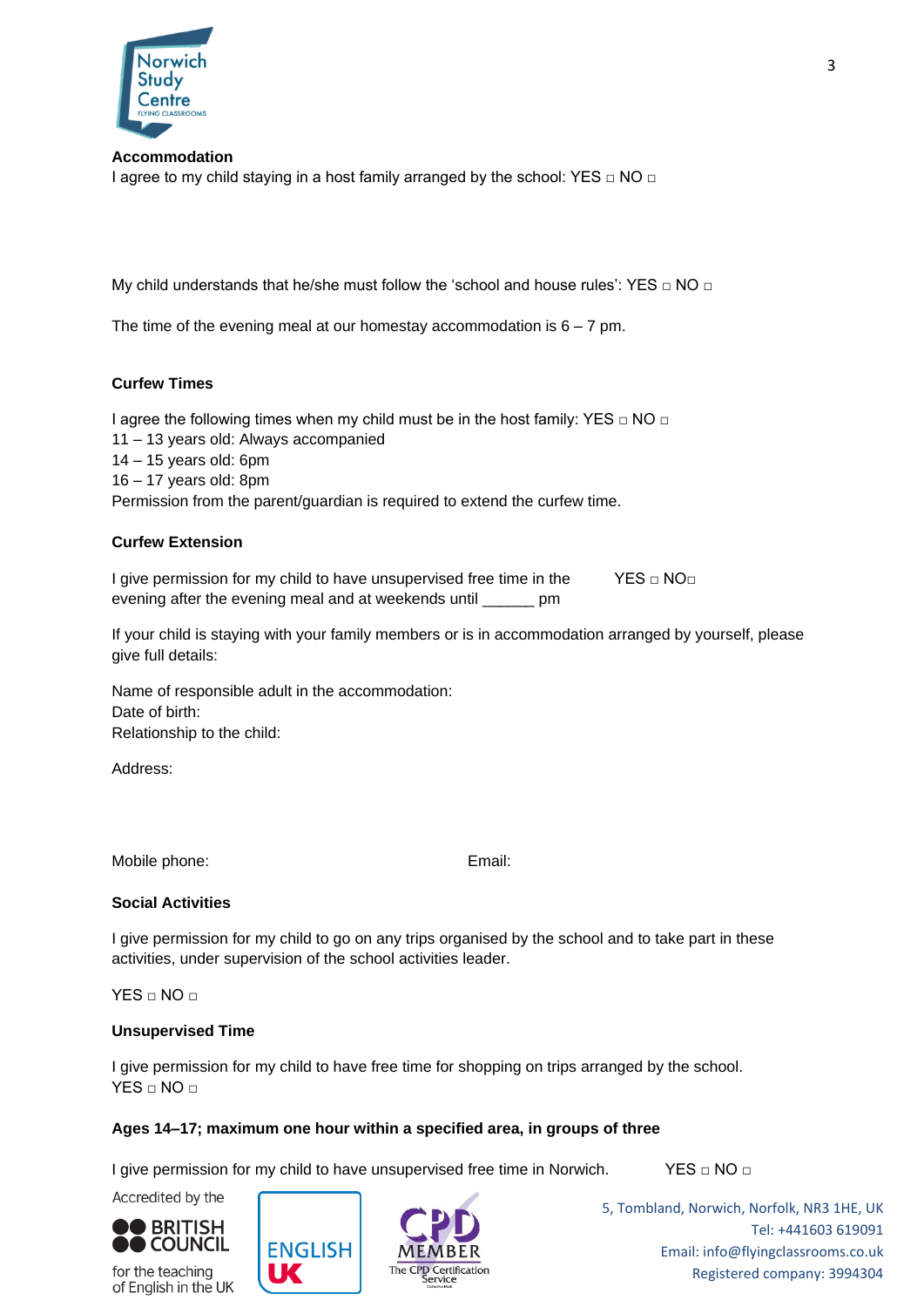

**Medical Information** Please provide all relevant details.

Details of any known special dietary requirements:

Details of any known allergies:

Details of any medical conditions and treatment/medication required:

Any other special needs, requirements, directions, that would be helpful for us to know about:

#### **Medical Treatment**

In case of minor pain or illness such as headache, mild cold or sore throat, do you agree to your child being given non-prescription medication such as paracetamol, cough medicine, throat pastilles, antihistamine or travel sickness tablets?  $YES \square NO \square$ 

In case of an emergency, do you give permission for a responsible person at Norwich Study Centre or in their accommodation to arrange medical treatment?

 $YES \Box NO \Box$ 

In this situation, every effort will be made to contact the parents/guardians or designated adult as quickly as possible.

# **Attendance**

Students are expected to attend all scheduled classes and activities and to be in their accommodation at the stated time. Students will be asked to sign in and sign out at reception every day, and will be given regular tutorials by the School Director. If you wish your child to be absent from the course at any time, please contact the school directly so that suitable arrangements can be made.

Accredited by the



for the teaching of English in the UK



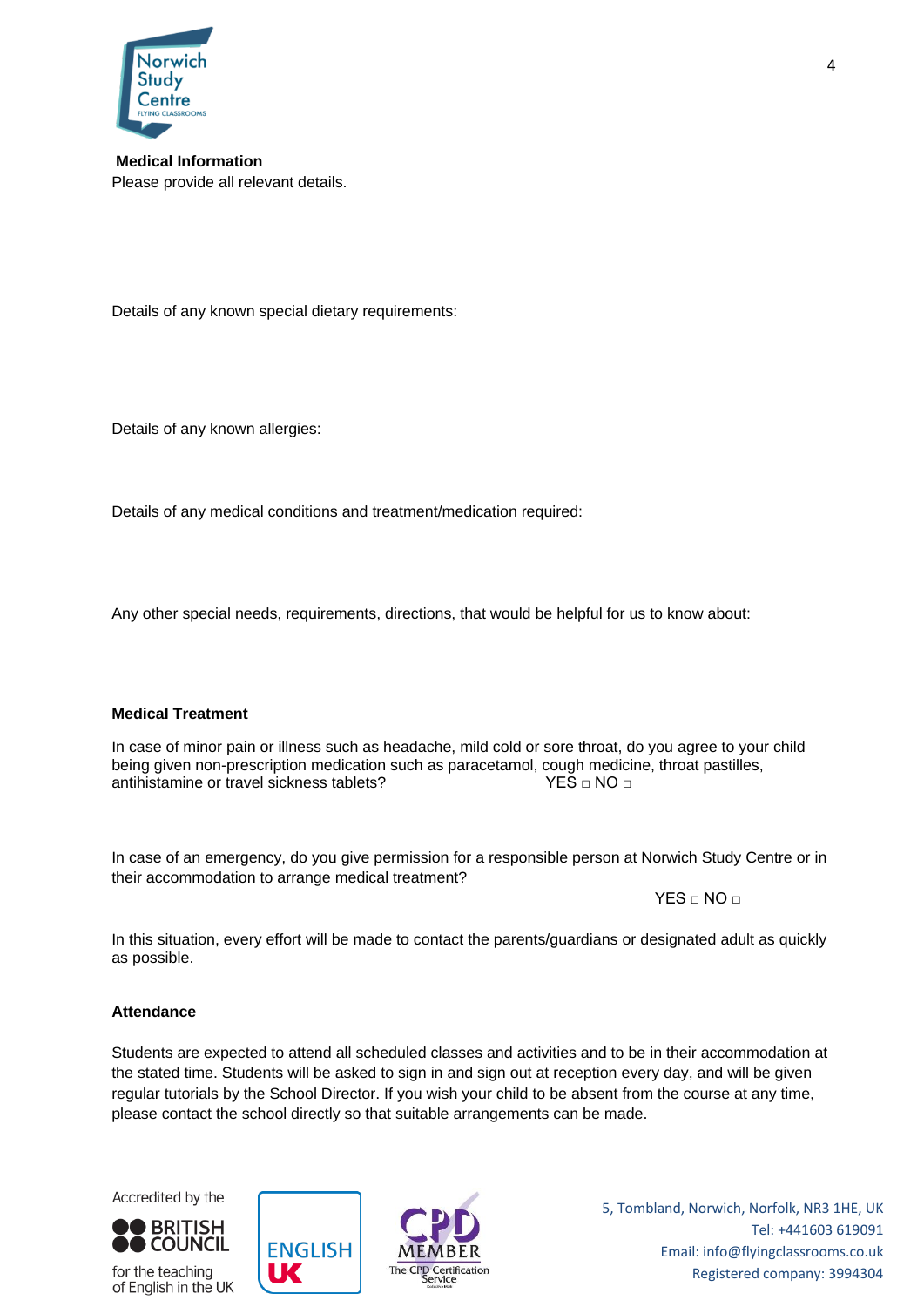

# **Photographs and Video Clips**

I understand that Norwich Study Centre may take photographs or video clips of students during class or leisure activities and that these images may be used in Norwich Study Centre publicity or on its social media site.

| I consent for images to be taken.                          | $YES \sqcap NO \sqcap$ |
|------------------------------------------------------------|------------------------|
| I consent for images to be used in the school's publicity. | $YES \sqcap NO \sqcap$ |

The scope of the school's publicity includes:

Paper copies of photos on the school's notice board, social media (Facebook, Instagram, Twitter etc.), the school brochure.

#### **Long-stay Students (who are to stay for more than 28 days)**:

Details of student's doctor in their home country:

| Title:                                                                                             | First name: | Family name: |                        |  |  |
|----------------------------------------------------------------------------------------------------|-------------|--------------|------------------------|--|--|
| Address:                                                                                           |             |              |                        |  |  |
|                                                                                                    |             |              |                        |  |  |
| Telephone:                                                                                         |             | Email:       |                        |  |  |
| When did your child last have a Tetanus injection? Date:                                           |             |              |                        |  |  |
| I give permission for my child to be registered with a doctor<br>(General Practitioner) in the UK. |             |              | $YES \sqcup NO \sqcup$ |  |  |

# **Students Aged 16 and 17 who are Enrolled on Adult Courses**

I understand that:

- My child will come into regular contact with other students over the age of 18 as part of their course. 16 and 17-year-olds will be given a specific induction before joining adult classes to highlight the differences in content and class atmosphere. I understand that class materials will be relevant and age appropriate, and that both teachers and students will be made aware of their duty of care. All students should communicate appropriately with under 18s.
- My child will be given weekly tutorials by the Designated Safeguarding Lead (DSL) to raise any concerns. If their teacher or other students are concerned about your child, they will alert the DSL who will resolve the issue.
- My child will still be asked to sign in and sign out at school, and their attendance will be monitored.
- My child is responsible for buying their own lunch during the week.
- There will be some social activities related to their course which my child cannot take part in because of their age.

Accredited by the



for the teaching of English in the UK